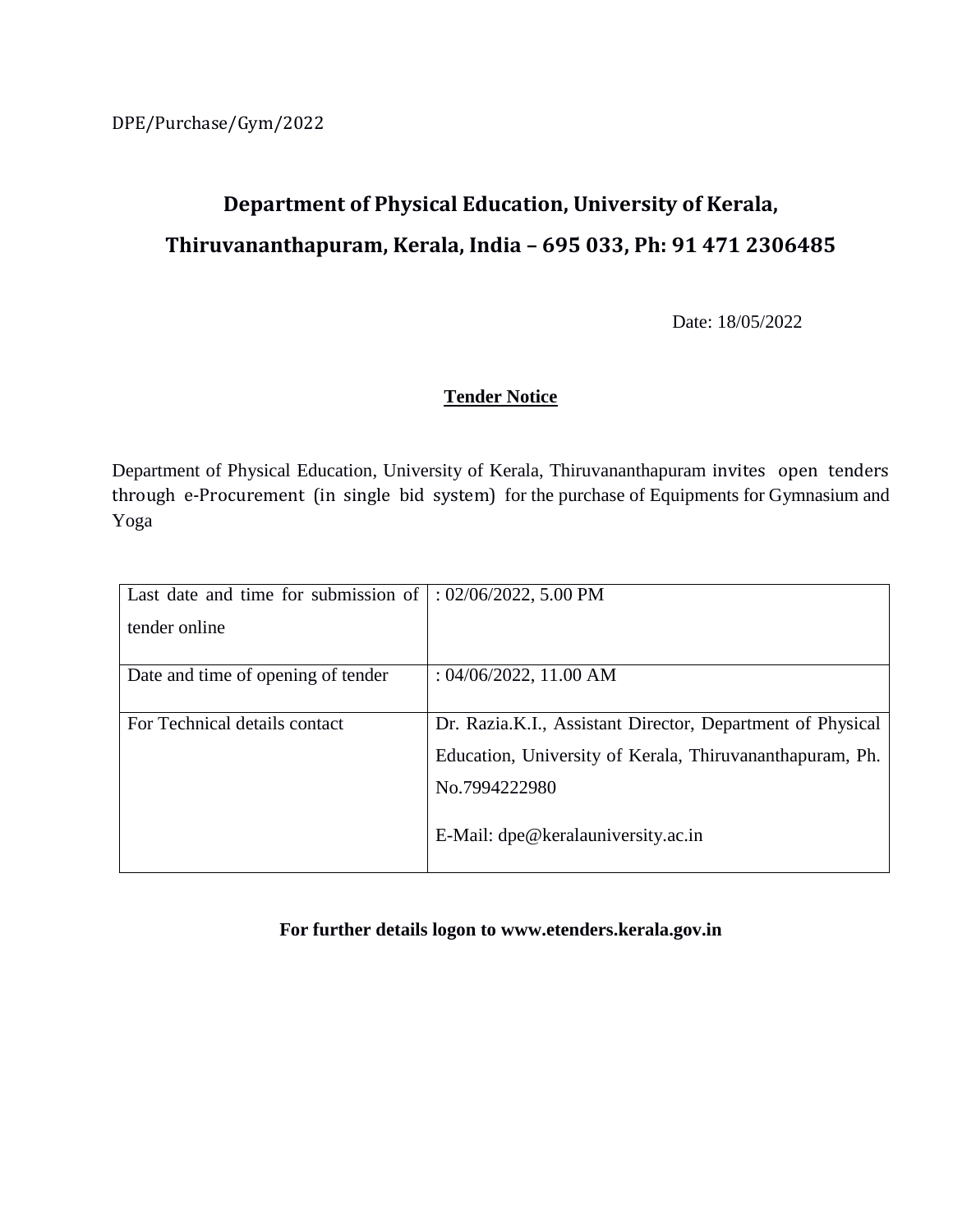# **TECHNICAL SPECIFICATIONS OF REQUIRED EQUIPMENTS IN GYMNASIUM**

## **CARDIO EQUIPMENT**

| SL <sub>NO</sub> | <b>EQUIPMENT</b>  | <b>SPECIFICATIONS</b>                                                                                                                                                     | <b>REQUIREMENT</b> |
|------------------|-------------------|---------------------------------------------------------------------------------------------------------------------------------------------------------------------------|--------------------|
| $\mathbf{1}$     | <b>TREAD MILL</b> | <b>AC Driven System</b>                                                                                                                                                   | 2 NO.S             |
|                  | (COMMERCIAL)      | 4.0 HP continuous (8.0 HP Peak) AC Motor                                                                                                                                  |                    |
|                  |                   | 23" x 64" running surface                                                                                                                                                 |                    |
|                  |                   | Speed 0.8~20 kmph                                                                                                                                                         |                    |
|                  |                   | Precise incline control from 0%-20%                                                                                                                                       |                    |
|                  |                   | LED display showing time, speed, distance,<br>incline, calories, heart rate & matrix running                                                                              |                    |
|                  |                   | Al Cushioning Technology deck for excellent<br>shock absorption that provides suitable push<br>off to reduce the possibility of any type of<br>injury to knees and joints |                    |
|                  |                   | Heavy duty 3.4mm reliable orthopaedic<br>running belt                                                                                                                     |                    |
|                  |                   | MP3 connectivity with speakers                                                                                                                                            |                    |
|                  |                   | Two cup / botle holders                                                                                                                                                   |                    |
|                  |                   | Maximum User Weight: 180 Kgs. Machine<br>Net weight not less than 180 kg<br>Comes with 5 Year Motor Warranty                                                              |                    |
| 2                | <b>ELLIPTICAL</b> | Scope Of Application: COMMERCIAL. BACK                                                                                                                                    | 1 NO.              |
|                  | (COMMERCIAL)      | DRIVEN . EXTRA HULKY MACHINE                                                                                                                                              |                    |
|                  |                   | <b>OPERATION: GENERATOR BASED</b>                                                                                                                                         |                    |
|                  |                   | <b>HEAVY DUTY FRAME STRUCTURE</b>                                                                                                                                         |                    |
|                  |                   | COMFORTABLE OVERSIZED PEDALS, 17" X                                                                                                                                       |                    |
|                  |                   | 10". Hand Pluse YES. Feedback Speed, Time,                                                                                                                                |                    |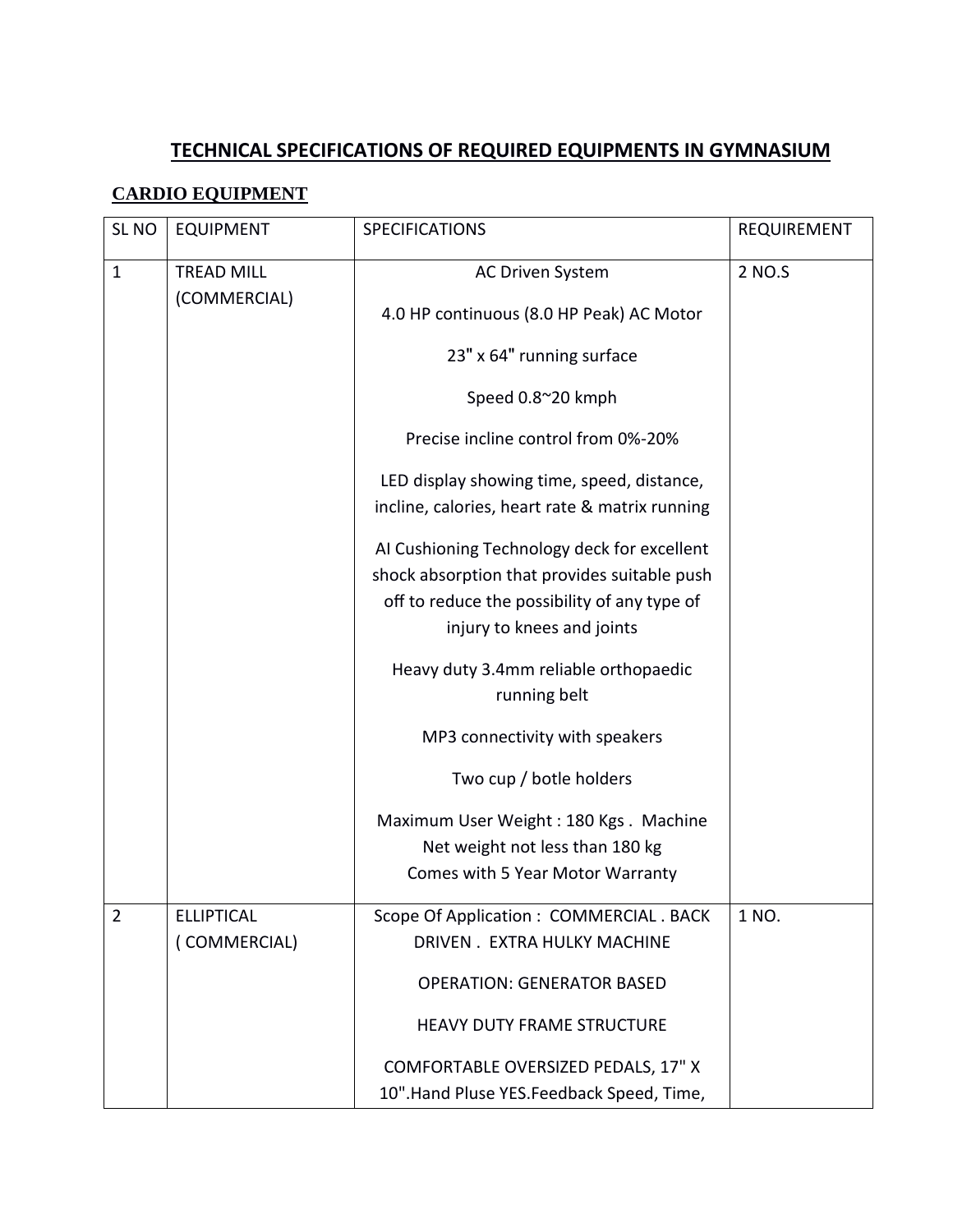|   |                                           | Calorie, Pulse, Distance                                                            |        |
|---|-------------------------------------------|-------------------------------------------------------------------------------------|--------|
|   |                                           | Programs                                                                            |        |
|   |                                           | 1 MANUAL, 12 PRESET, 1 USER SET, 1 HRC                                              |        |
|   |                                           | 1 WATTS CONTROL.                                                                    |        |
|   |                                           | Fly Wheel Weight 15 kg<br>STRIDE LENGTH -- 21 inch LONGER                           |        |
|   |                                           | Dimension(LxWxH) 2190 X 690 X 1880 mm                                               |        |
|   |                                           | Machine Net Weight not less than 114 kgs.<br>Maximum User weight -- 180 kg          |        |
| 3 | <b>SPIN BIKE(USER</b><br>WEIGHT 150 KG)   | Fully covered, Heavy Commercial Spin Bike                                           | 2 NO.S |
|   |                                           | <b>Commercial Tubular Frame Construction.</b>                                       |        |
|   |                                           | Handel Adjustment: - 9" Vertical                                                    |        |
|   |                                           | Saddle Adjustment: - 9 Step Vertical & 4"<br>Horizontal                             |        |
|   |                                           | Pedals: - Adjustable Commercial Grade Non<br>Slippery Pedals with Adjustable Straps |        |
|   | Drive: - V Belt Drive for Smooth Movement |                                                                                     |        |
|   |                                           | Crank: - 3 Pcs.                                                                     |        |
|   |                                           | Fly wheel 21 kg                                                                     |        |
|   |                                           | Dimension :- (LxWxH) 1100 X 580 X 1350                                              |        |
|   |                                           | Net Weight 67 kg                                                                    |        |
|   |                                           | User Weight 150 kg                                                                  |        |
|   |                                           |                                                                                     |        |
|   |                                           |                                                                                     |        |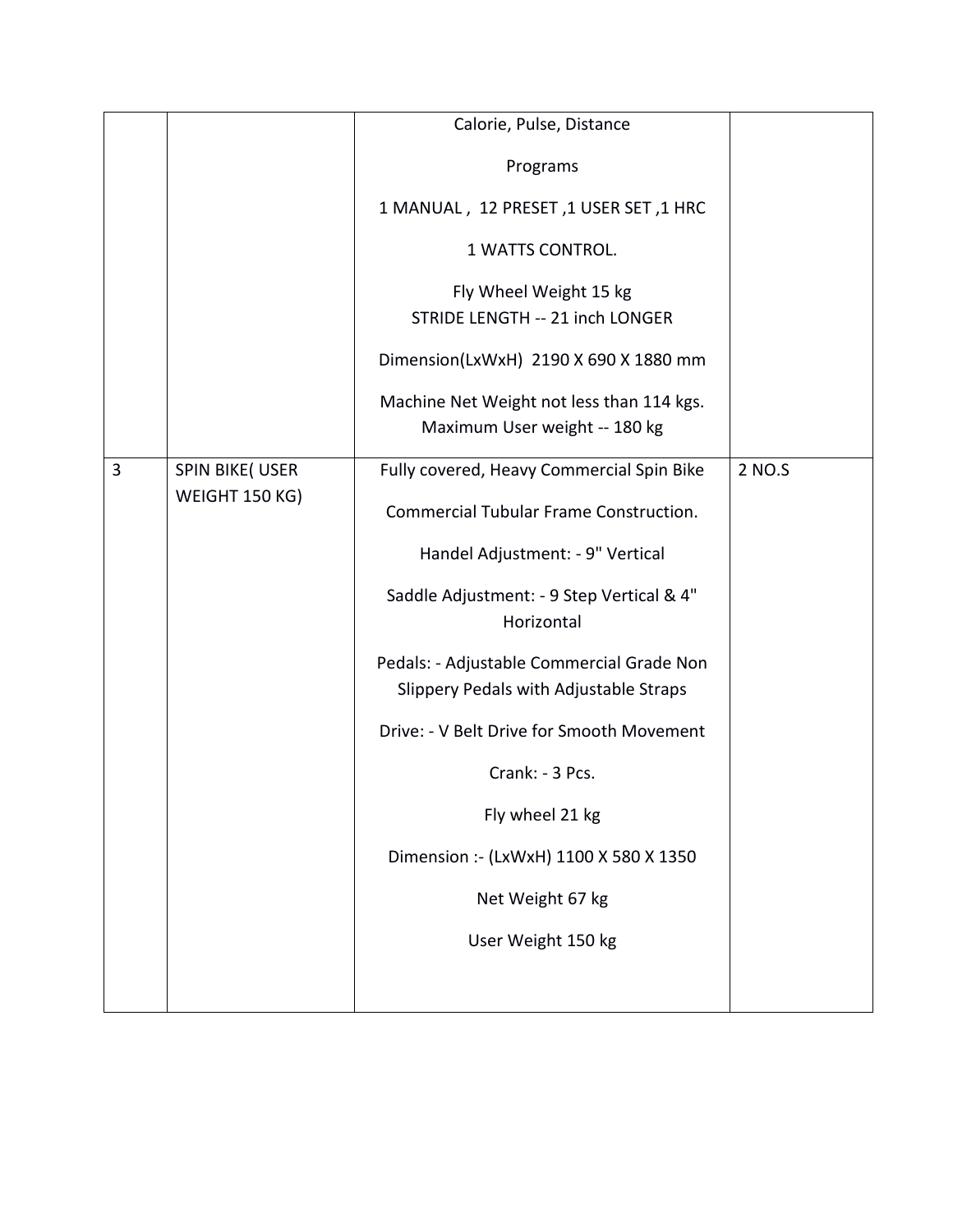## **WEIGHT TRAINING EQUIPMENT**

| SL NO          | <b>EQUIPMENT</b>                              | <b>SPECIFICATIONS</b> | REQUIREMENT |
|----------------|-----------------------------------------------|-----------------------|-------------|
| $\mathbf{1}$   | RUBBERISED DUMBELLS                           | 2.5 KG                | 2 PAIRS     |
|                |                                               | 3 KG                  | 2 PAIRS     |
|                |                                               | 4 KG                  | 1 PAIR      |
|                |                                               | 5 KG                  | 1 PAIR      |
|                |                                               | 7.5 KG                | 1 PAIR      |
|                |                                               | <b>10 KG</b>          | 1 PAIR      |
|                |                                               | <b>12 KG</b>          | 1 PAIR      |
|                |                                               | 15 KG                 | 1 PAIR      |
| $\overline{2}$ | <b>DUMBELL RACK/STAND</b>                     |                       | 1 NO.       |
| 3              | <b>OLYMPIC ROD WITH</b><br><b>COLLARS</b>     | <b>4 FEET LONG</b>    | 1 NO.       |
|                |                                               | <b>5 FEET LONG</b>    | 1 NO.       |
|                |                                               | 7 FEET LONG           | 1 NO.       |
| 4              | <b>RUBBERISED PLATES</b><br>(COMMERCIAL TYPE) | 2KG                   | 1 PAIR      |
|                |                                               | 4 KG                  | 1 PAIR      |
|                |                                               | 6 KG                  | 1 PAIR      |
|                |                                               | 8 KG                  | 1 PAIR      |
|                |                                               | <b>10 KG</b>          | 1 PAIR      |
|                |                                               | 15 KG                 | 1 PAIR      |
|                |                                               | <b>20 KG</b>          | 1 PAIR      |
| 5              | <b>BAR STAND</b>                              |                       | 1 NO.       |
| 6              | <b>BENCH PRESS</b>                            | <b>FLAT BENCH</b>     | 1 NO        |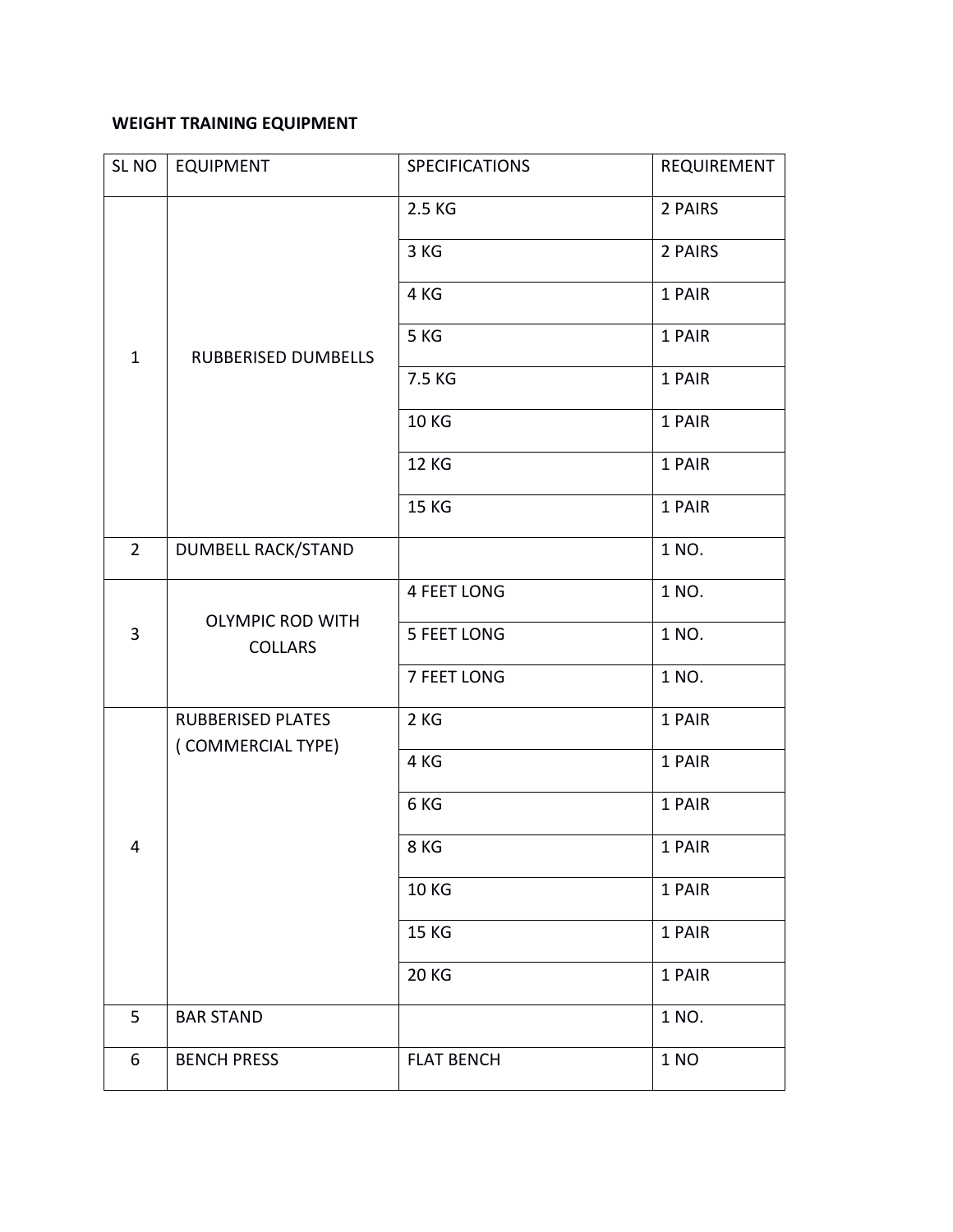| 7 | <b>CABLE CROSS OVER</b> | • Bio mechanically designed<br>for intensive commercial use.<br>· Heavy 11 gauge 4"x 2" rigid<br>Cold rolled Steel pipes used.<br>• Fibre glass reinforced<br>imported pulleys with deep V<br>groove.<br>• Cast Iron machined weight<br>stack highly durable used.<br>• Aircraft spec imported<br>4000lbs tensile cable.<br>• Frame finish: 7 time process<br>perspiring chemical cleaning<br>process.<br>• Chin up rods on one side.<br>• 2 weight stacks of 80 kg each<br>• ISO CERTIFIED COMPANY<br>PRODUCT.<br>Comes with One Side Half<br>Cover . ISO Certificate copy to<br>Produce<br>• Minimum installed<br>Dimension -- 370 cm x 87 cm x<br>230 cm<br>LXWXH. | 1 NO    |
|---|-------------------------|-----------------------------------------------------------------------------------------------------------------------------------------------------------------------------------------------------------------------------------------------------------------------------------------------------------------------------------------------------------------------------------------------------------------------------------------------------------------------------------------------------------------------------------------------------------------------------------------------------------------------------------------------------------------------|---------|
| 8 | <b>LEG PRESS</b>        | Length: 87 Inches/221Cms,<br>Width: 64 Inches/163Cms,<br>Height: 55 Inches/140Cms.<br>Carriage Travels On Linear<br>Bearing For Friction Free &<br>Smooth Performance.<br><b>Inbuilt Plate Holder Allows</b><br>Easy Loading & Unloading Of<br>Weight Plates.<br>Frame: 50mm X 100mm X 10 G<br>And 2" High Density Foam /<br>Upholstery.                                                                                                                                                                                                                                                                                                                              | 1 NO    |
| 9 | <b>PUSH UP STAND</b>    |                                                                                                                                                                                                                                                                                                                                                                                                                                                                                                                                                                                                                                                                       | 2 PAIRS |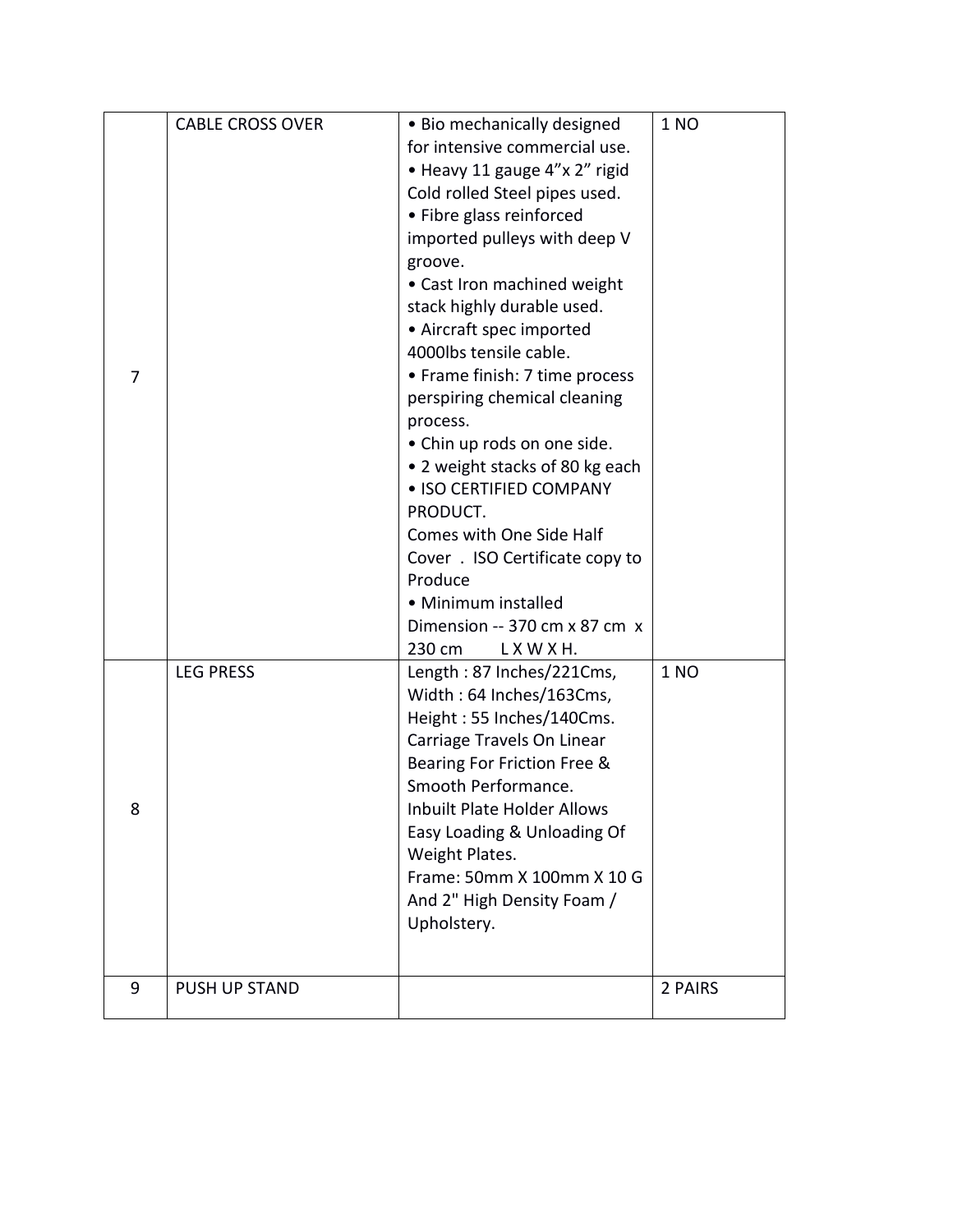# **TECHNICAL SPECIFICATIONS OF REQUIRED EQUIPMENT FOR YOGA**

| <b>SL</b><br><b>NO</b> | <b>EQUIPMENT</b>           | REQUIREMENT |
|------------------------|----------------------------|-------------|
| $\mathbf{1}$           | YOGA MAT                   | 10 NO.S     |
| $\overline{2}$         | YOGA STRETCHING STRAPS     | 10 NO.S     |
| 3                      | <b>YOGA BALL</b>           | 2 NO.S      |
| $\overline{4}$         | YOGA BLOCK                 | 5 NO.S      |
| 5                      | <b>YOGA BOLSTER</b>        | 1 NO.       |
| 6                      | <b>YOGA STICKS</b>         | 5 NO.S      |
| $\overline{7}$         | <b>YOGA RING PILATES</b>   | 5 NO.S      |
| 8                      | YOGA WHEEL                 | 5 NO.S      |
| 9                      | YOGA WRIST PAD             | 2 NO.S      |
| 10                     | YOGA SHAPE RESISTANCE BAND | 10 NO.S     |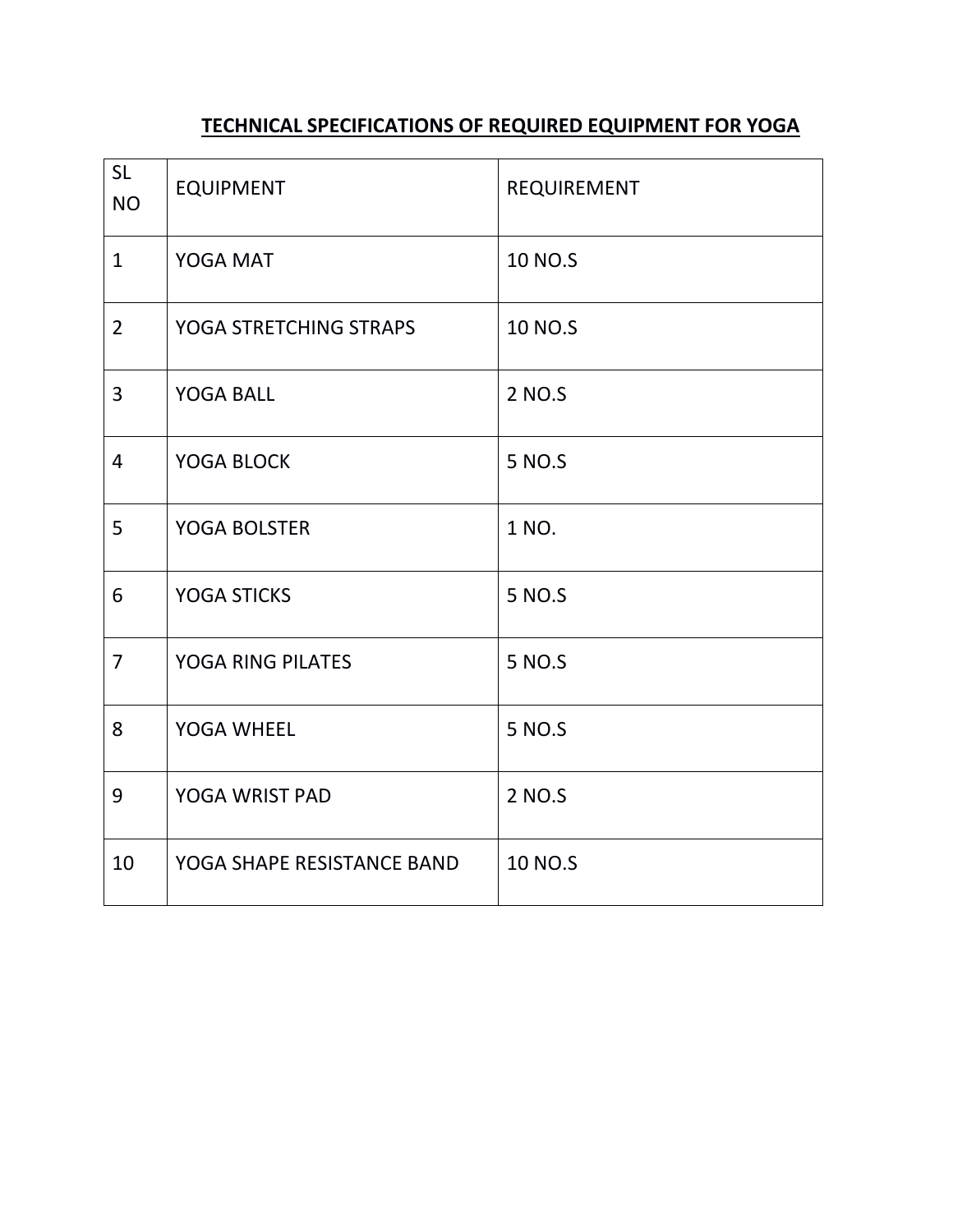#### TERMS & CONDITIONS ( Applicable to Equipment of Gymnasium only)

- 1**1.** Supplier should provide 5 year Warranty along with Periodical maintenance service once in 6 months for 5 years.
- 2 **3.** Rates should be Inclusive of delivery and proper installation at site.

#### **General Conditions:** ( Applicable to Equipment of Gymnasium only)

1 Every tenderer should submit Tender fee of **Rs. 2,500/-**

Every tenderer should submit Earnest Money Deposit (EMD) of **Rs. 8,000/-**

- 2. The tender shall be submitted in the single bid system.
- 3. The bidder should be a manufacturer or their dealer specifically authorized by the manufacturer to quote on their behalf for this tender as per Manufacturer Authorization Form and Indian agents of foreign principals, if any, who must have designed, manufactured, tested and supplied the equipment(s) similar to the type specified in the "Technical Specification". Such equipment must be of the most recent series/models incorporating the latest improvements in design. The models should be in successful operation for at least one year as on date of Bid Opening.
- 4. **Compliance Statement**: Along with the technical details provide a tabular column indicating whether the equipment quoted by you meets the specifications by indicating 'YES' or 'NO'. If 'YES', support the claim by providing original brochures. **Vendors should provide clear brochures/data sheets about the equipment and its working. Also include adequate proof for the claim regarding the performance.**
- 5. Incomplete & conditional tenders and tenders received after the due date will be summarily rejected without assigning any reasons thereof.
- 6. The price should be inclusive of all taxes, duties, transportation, insurance, installation etc. Nothing extra will be paid in addition to the quoted rate.
- 7. Validity of tender: Tender submitted shall remain valid at least for 120 days from the date of opening the tender. Validity beyond 120 days, from the date of opening of the tender shall be by mutual consent.
- 8. **Delivery and installation: Proposed delivery schedule should be mentioned clearly. Delivery and installation and training (one week) should be made at Kariavattom campus, University of Kerala, Trivandrum without extra cost(inclusive of documentation, demurrage, customs duty, clearance and transportation charges). University of Kerala will provide customs duty exemption certificates if required.**
- 9. Service facility: Supplier should mention their details of service setup and manpower in Thiruvananthapuram who are responsible for after sales support.
- 10. The model number, make, and a printed literature of the product shall submit positively.
- 11. In case of any dispute, the decision of the University authority shall be final and binding on the bidders.
- 12. The undersigned reserves the right to reject any or all of the tenders received without assigning any reason thereof.
- 13. The quoted item should be under **comprehensive warranty for 5 years** or more.